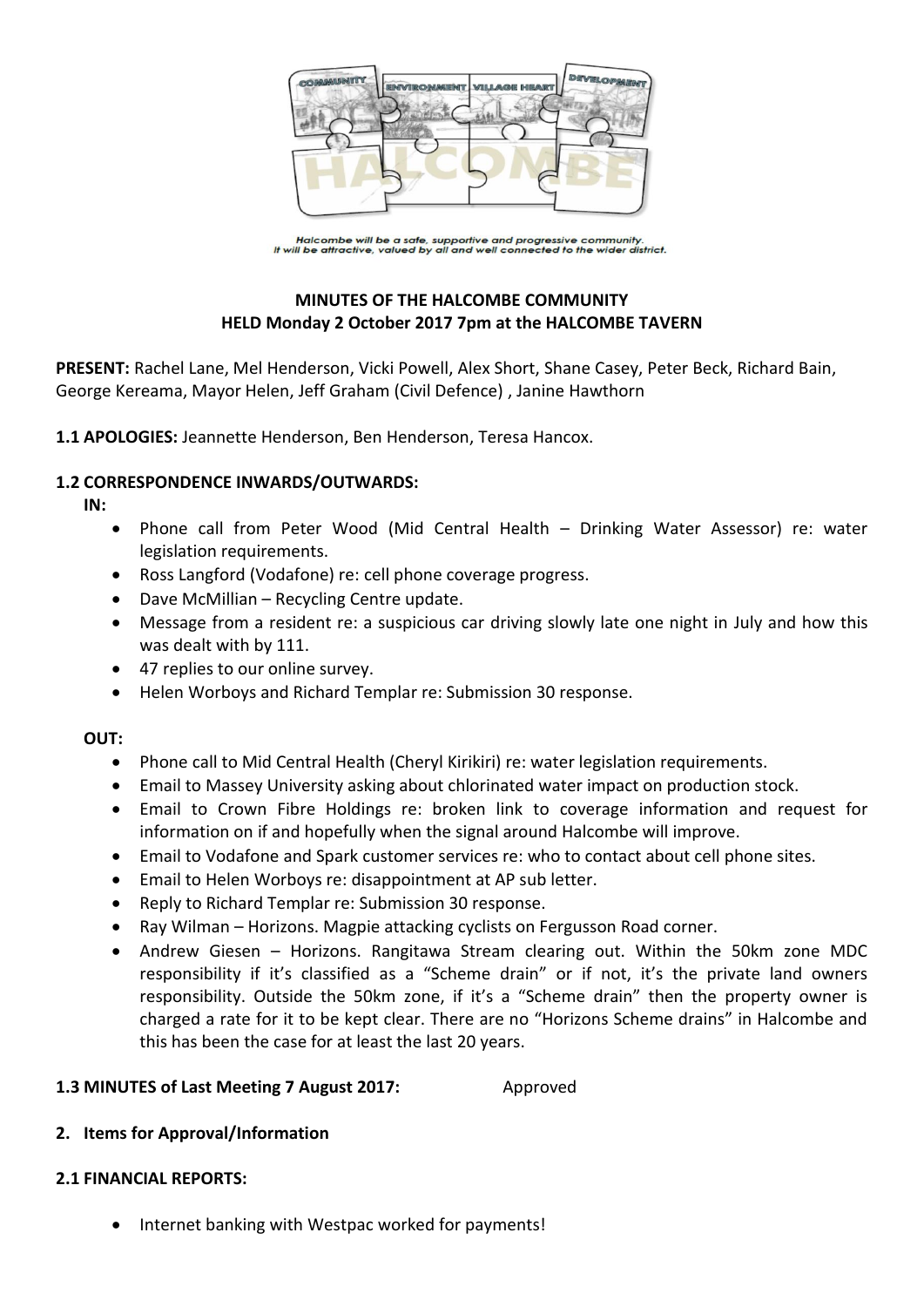- Fire Brigade has paid us the Auction night money (Deposited into the Hall & Sportsground account)
- Mel has prepaid the power account so we are in credit with them to avoid missing payments and getting penalised.

## **Halcombe Community Development Group Account (Westpac):**

| Opening Balance as at 1/09/17    | \$3,642.93 |             |
|----------------------------------|------------|-------------|
| Deposits = $$3266.31$            |            |             |
| Expenses = $$69.00$              |            |             |
| Closing Balance as at 30/09/17   | \$6,840.24 |             |
| Unpresented cheques =            |            |             |
| Hall/Sports Ground Account (ANZ) |            |             |
| Opening Balance as at 01/09/17   |            | \$13,653.74 |
| Deposits $=$                     | \$8,386.00 |             |
| <b>Expenses =</b>                | \$200.00   |             |
| Closing Balance as at 30/09/2017 |            | \$21,839.74 |

## **See attached for details.**

## **COUNCIL REPORT:**

- Youth focus group has been formed bringing together all the different agencies that cater for / have activities for youth. A new Facebook page has been set up, Manawatu District Youth Events, which advertises events for youth of varying ages.
- Young Achievers Awards evening is coming up 30<sup>th</sup> October at the Civic Centre. The speaker will be Stephanie Slone who runs TeenAg/AgriKids. Halcombe School has nominated some students for awards.
- Synthetic Drugs information evening went well. Well attended (100+ people). It was solutions and ideas based. Rural communities are encouraged to hold similar evenings. Youth unemployment is high in the Manawatu and could be a contributing factor to the issue.

## **3. Other Business**



## **3.1 Community**

**ANZAC Day –** meeting that was supposed to be on the 5<sup>th</sup> Sept is yet to be rescheduled.

**Neighbourhood support** – Rachel attendee the Neighbourhood Support Manawatu AGM. Her report is as follows:

*The aim of NS is to make homes, streets, neighbourhoods and communities safer and more caring places in which to live.*

*They strive to do this by establishing "Neighbourhood Supports Groups". These groups are made up of households within an area which form a communication link with each other so suspicious or concerning activity can be communicated quickly and easily. It also allows for an understanding of who is in your neighbourhood, which is very beneficial during Civil Defence emergencies. These groups aren't another*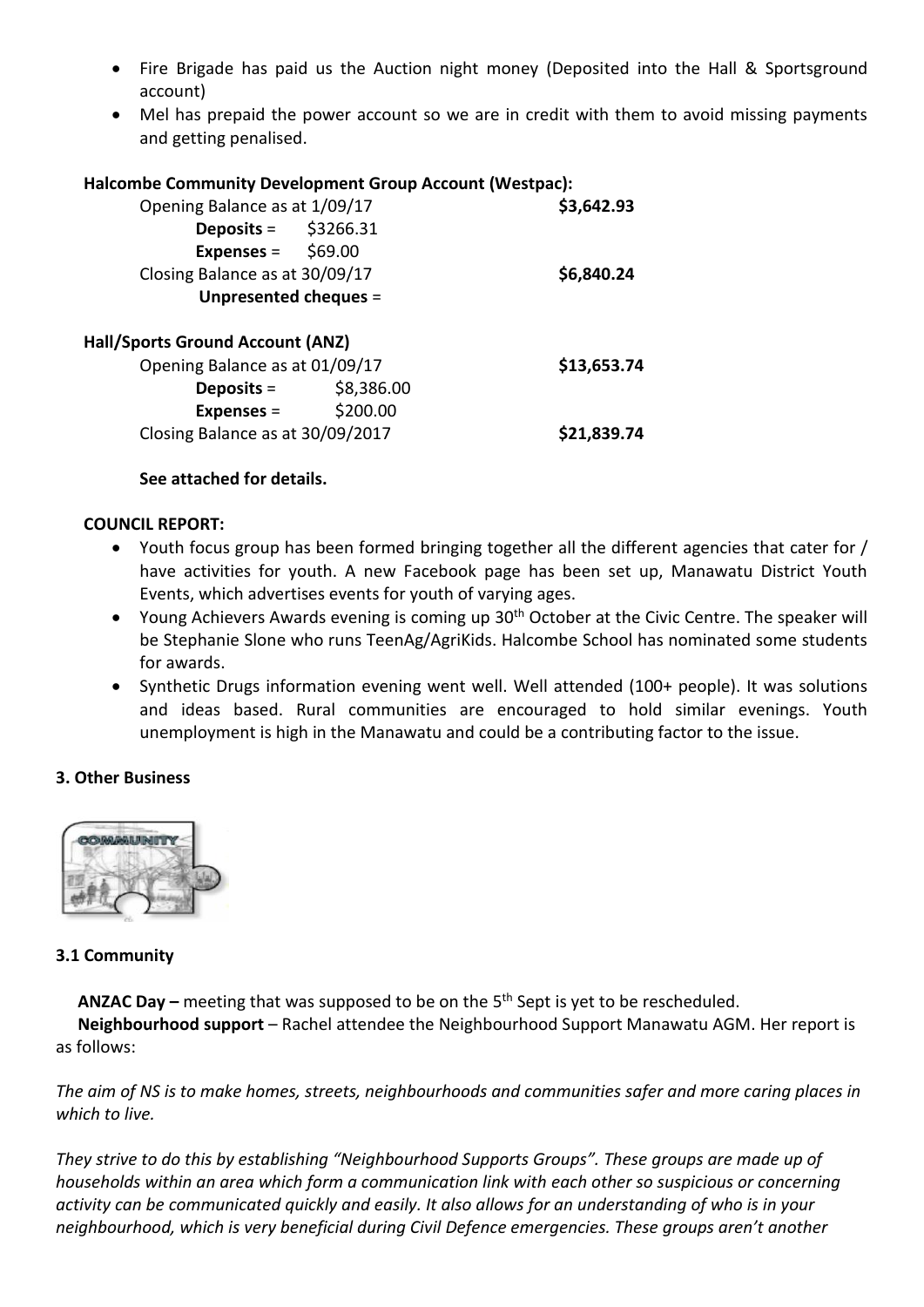*regular meeting that you need to attend! They are usually just email and/or phone list of people within your neighbourhood. This list is usually is co-ordinated by a civilian co-ordinater and they make contact with new people who come into the neighbourhood. This list may also include any especially vulnerable people such as the elderly or unwell – an important thing to know if a disaster was to strike.*

*With the constraints Central Government is putting on Police, especially in the Rural areas, it's important to have a Neighbourhood Support network. The Police have a huge list of examples where the NS network has assisted them in solving crimes. Recent disasters such as the Chch and Kaikoura Earthquakes and even the July Storm that hit Manawatu, show the importance of knowing your neighbours and being able to access help if required.*

*After attending the AGM my thought is that we could strengthen the NS network within Halcombe and the surrounding areas. I'd like to propose that we identify who the current NS co-ordinaters are within the area and identify where co-ordinaters are needed? A mail box drop in those areas to seek a co-ordinater could be done and then of the co-ordinaters, it would be great to have at least one be the liaison between the HCDG and NS Manawatu.* 

**Police** – The HCDG received a message from a resident who had reported a suspicious car in the village area, late one night in July. They had called 111 and were unhappy with the blasé attitude of the operator. This message has been passed on to the Feilding Police and from what they can see there were three Police Officers available in Feilding at that time. The call was not passed on to them. Contact is going to be made with the guys that were working that night just to double check. Mayor Helen asked that the details be passed on to her.

A note to all residents re: reporting crime: **To report anything that is not an emergency or in the midst of happening right then and there, ring 3236363. Obviously anything happening now or suspicious should be 111.** We need to be reporting all things as unfortunately to grow or even to maintain Police numbers, the stats have to build a story. If in doubt, report it.

**Civil Defence** – Welcome to Jeff Graham, the new CD Emergency Management Officer for Manawatu District Council and Horizons Regional Council. Jeff comes with a good background of experience, being involved in response management in the Christchurch Earthquakes. He has provided a Community Response Plan template for Halcombe/Stanway, which we need to complete.

Preparing ourselves individually is the best way to allow preparation as a community. We also need to identify who has key resources that may be of use in an emergency.

George questioned what our area is and felt it should be pre-defined by central Government to ensure no people are left "outside" any of the catchment areas. Jeff's advice was for us to define it and feed it through to Civil Defence.

**Signage** – The Northern sign is now fixed. Richie will pick it up and get a hand to re-install it.



**3.2 Environment**

**Walkway**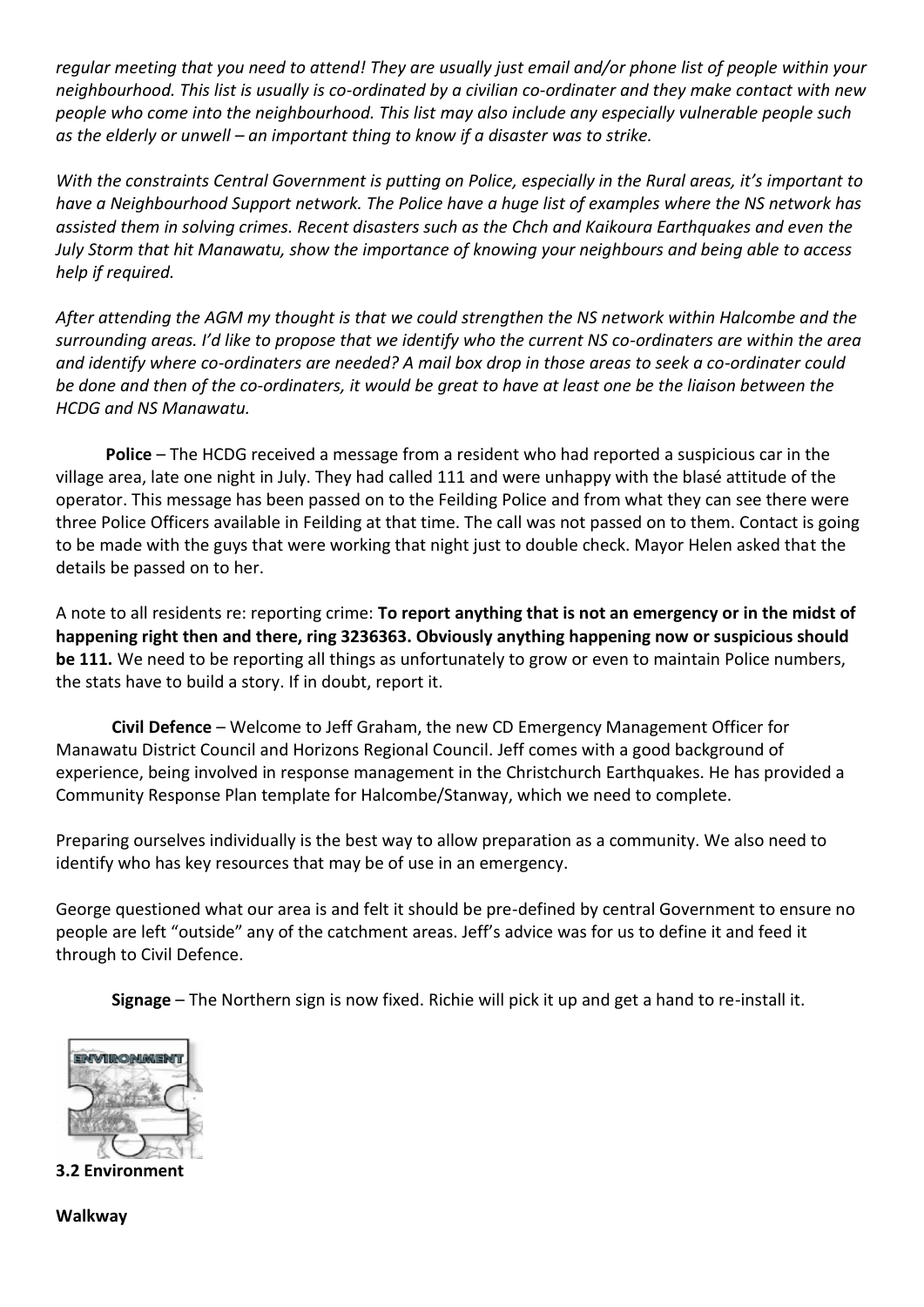- Working Bee Scheduled for **SUNDAY 8TH OCTOBER 2017 at 9am – 1pm**. No BBQ required (Rachel to let Rec Services know). Rachel has spoken to MDC Parks & Reserves re: the possibility of burning some of the rubbish/branches. We just need to let Mike Banner (Fire Chief) know beforehand. Vicki and Richard are leading this working bee.
- Rachel still to erect the new/corrected plaques and send a thank you plaque to RAL.



**3.3 Village Heart**

- Railway Gate Rachel asked that someone else take over this. Richard said he would. Rachel to pass on the details.
- CBD Rachel left a message with Brent Holmes re: sorting out the next step in this process.

# **Hall and Sports ground**

- Cemetery land:
	- o Docking done.
	- o Gorse spraying still needs to be done.
	- o Shearing of ewes to be Labour Weekend.
- Hall kitchen:
	- o Rachel asked that someone else take over championing this. Mel said she would. Rachel to pass on details. Next step is to get quotes of design that we discussed last month.



**3.4 Development**

- **Annual Plan submission** Rachel read the response that Richard Templar sent re: Submission #30. A very disappointing response and for example it completely contradicted the submission request and the letter received by the Roading Team in March 2017. The HCDG feels very frustrated that it takes a lot of work to pull together a submission and they gave this very same feedback 2 years ago when a generic, zero-substance response letter was received.
- **Roading** Further to the point above, the submission response contradicts information received from the Roading Team in March. Rachel to find out what is happening and Mayor Helen to follow up too.
- **Recycling** Things are moving along with Halcombe MRC. Update letter from David McMillian outlining the following:
	- o The new vehicle entrance has been completed and they are awaiting another contractor to scoop out the muck at rear of section and then he will put down some new metal.
	- $\circ$  One large sign will need to be installed on the top of the container after installation.
	- o Once it's up and running a flyer drop will be done and possibly a presentation.

The letter unfortunately didn't actually outline where it is going to go! The assumption is that it is going in the rugby club car park (as a new entrance has gone in there). Rachel will confirm with Dave. The HCDG will also help get the word out once it's in place.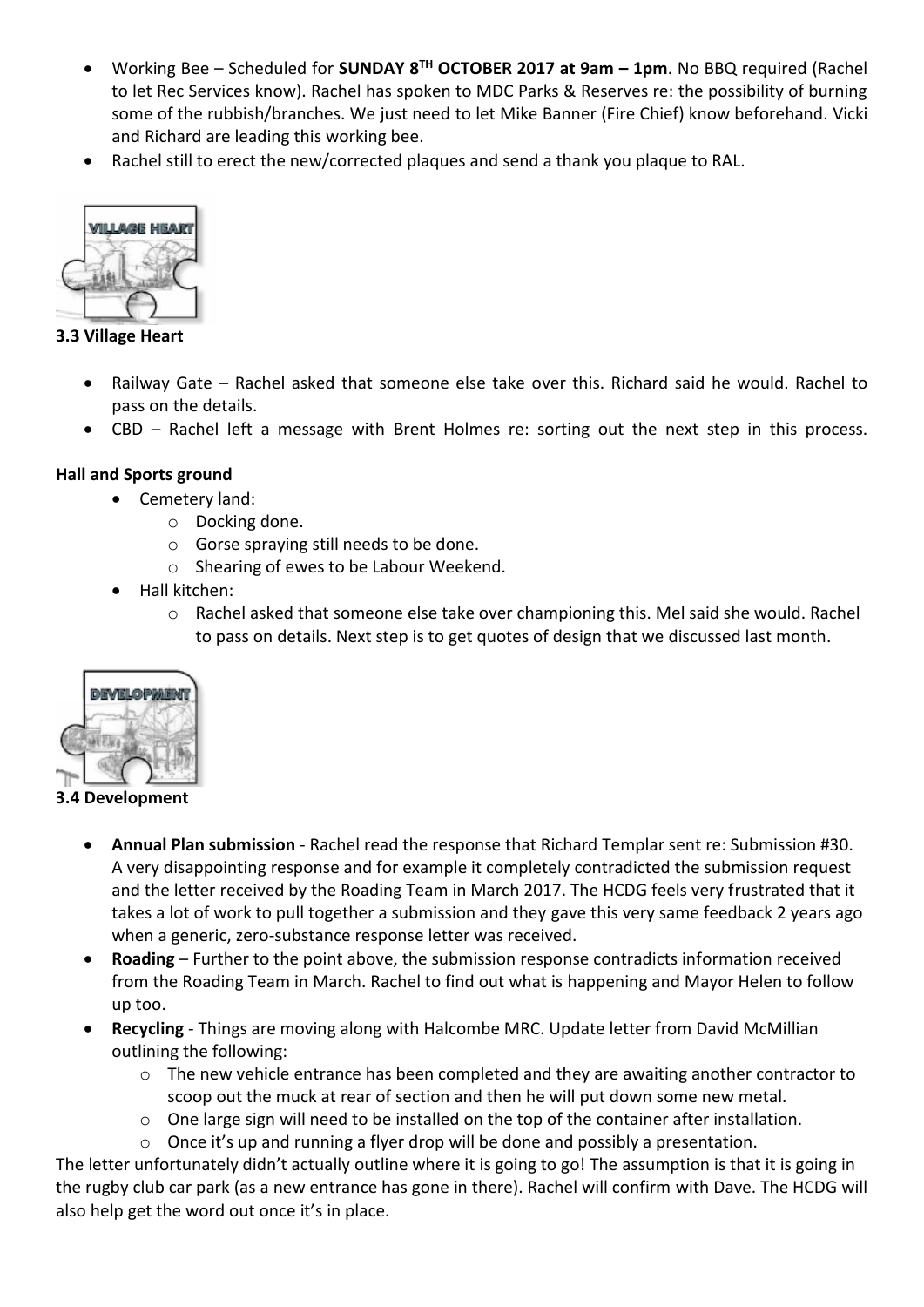- **Cell phone coverage/ landline issues** After Rachel's enquiry emails to both Spark and Vodafone, she received a phone call from Ross Langford (Vodafone). He was incredibly helpful and provided the following update:
	- o The Government has committed funds to rolling out the RBI2 (Rural Broadband Initiative) plan. This plan is 400 new cell tower sites within 3-years. RBI2 has a closer time frame than RBI1 (which has recently been completed as involved establishing 180 sites in 5 years).
	- o RCG (Rural Connectivity Group) is being formed to implement it. RCG reports to CFH (Crown Fibre Holdings)
	- o Included in these 400 sites is Halcombe (Rural Broadband and Mobile). The number of eligible end users is very high so should be targeted very early on.

o The speed in which it happens depends on how willing land owners are to co-operate. On a separate note, the response received from Spark was average at best.

- Water Rachel contacted Mid Central Health to try and get a better understanding of the drinking water legislation. She was eventually put in touch with Peter Wood (Mid Central Health – Drinking Water Assessor), who was brilliant to speak to. A summary of the discussion, which ahs been passed on to the SHRWS committee is as follows:
	- o The clause within the Act that defines Rural Ag. Drinking Water supply (75% of more used for Commercial Agricultural activities) is ambiguous (as how do you define commercial…what is lifestyle – commercial or non com?) and therefore not helpful.
	- o It also categorises by population rather than for instance "trickle supply". An example is Colyton (<50 permanent popn), UV filters are ok, Halcombe (101 – 500 permanent popn) they are saying UV filters not ok for within the village boundary.
	- o The Act does however state that it must give consideration to being COST EFFECTIVE.
	- o Note This should have been done by 1st July 2015 (this is with a 3 year extension by the National Govt. so this should have been on the radar for a long time – not a rush now!)
	- o QUESTION: Did MDC, together with other District Councils with similar rural/trickle feed schemes, ever challenge the definitions within the Act?
	- o QUESTION: Why is MDC seeming to be ignoring the "COST EFFECTIVE" part of the Act? If a rule is in place but it doesn't give consideration the type of the scheme we have nor take into consideration common sense and cost effectiveness, why can't we proactively go to Central Government with a "Water Safety Plan\*" that works better for us? This plan would address the most important goal of the scheme (potable water), but would ensure it is delivered as a cost effective, common sense solution, allowing for minimal disruption to the current system and minimal ongoing rate payer cost.
	- o \*NOTE: With regards to the Drinking-water Standards and Health Act, the Havelock North Inquiry states

*"[122]The Drinking-water Standards and Health Act provide the primary protections for the remaining barriers. These protections are described in detail in Appendix 4. In summary, the Drinking-water Standards specify requirements for monitoring and testing for contaminants, and providing treatment or responding to transgressions where necessary. The Health Act specifies that suppliers must develop a Water Safety Plan, which is intended to provide management procedures that reduce the likelihood of contaminants entering supplies in the first place and detail how a supplier will respond in the event of contamination."*

 QUESTION: MDC is saying some part of the Act has been amended since the August 2016 Havelock North incident. Please can they clarify as it is our understanding (and that of Peter Wood) that NO PART OF THE ACT HAS BEEN AMMAENDED SINCE HAVELOCK NORTH? In a release published on [www.beehive.govt.nz](http://www.beehive.govt.nz/) it states that on 28th March 2017 *"Attorney-General Christopher Finlayson announced that the report-back date for the independent Inquiry into Havelock North Drinking-Water has been extended at the request of the Inquiry's Panel.*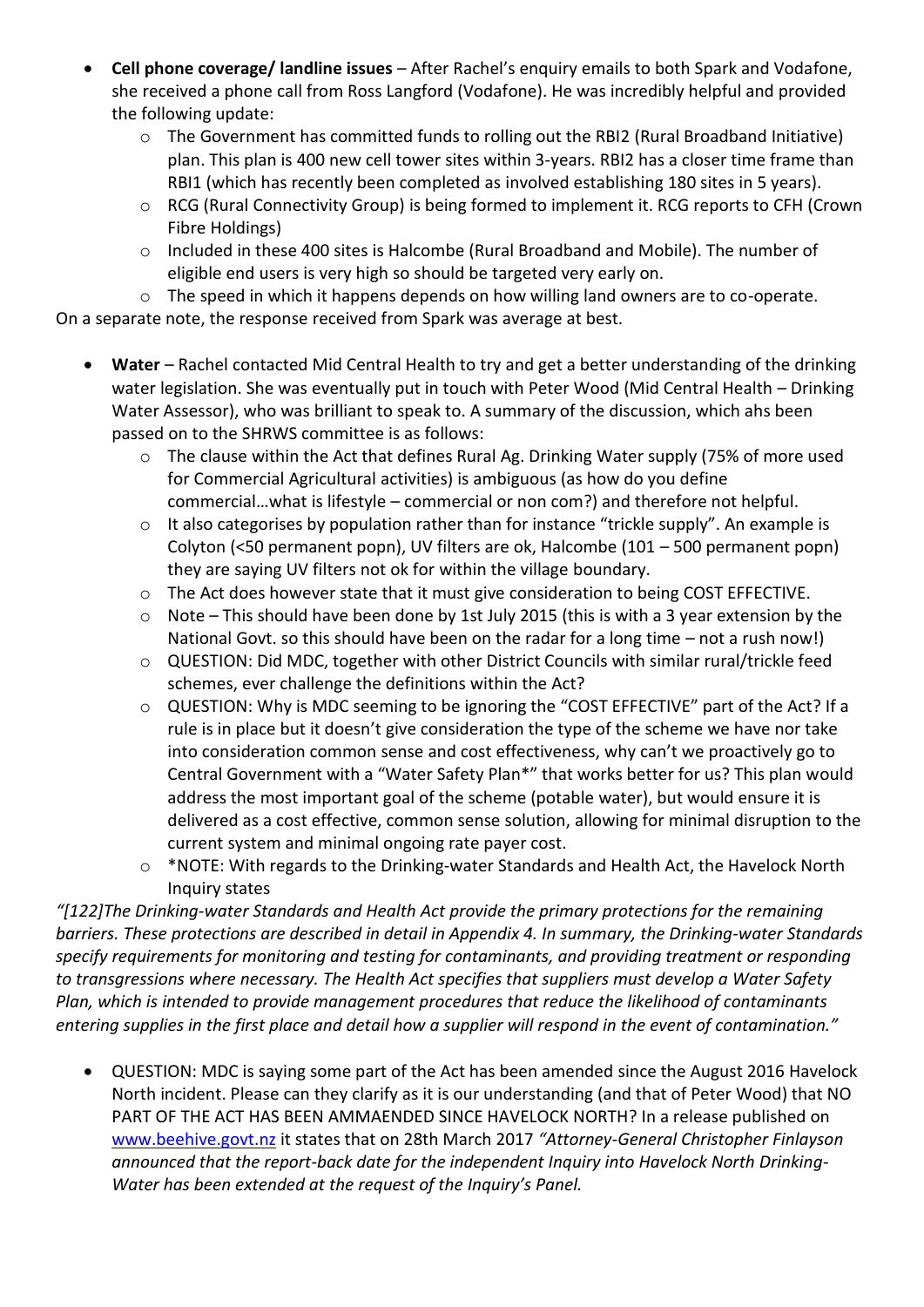*The Panel, which began proceedings in October 2016, will now report back to the Government in two stages.*

*Stage 1 will address matters relating directly to the Havelock North water contamination incident and the response to that incident. It will include findings of fact and fault. Following Cabinet approval, Stage 1 is now due to be reported back to the Attorney-General by 12 May 2017.*

*Stage 2 will address systemic issues and provide recommendations about managing water supply across New Zealand. It will examine the existing statutory and regulatory regimes involved in delivering drinking-water to see if improvements can be made. Stage 2 of the Inquiry is now due to be reported back to the Attorney-General by 8 December 2017."*

Please note the **SHRWS AGM is the 25th October 7pm @ Halcombe Memorial Hall.** We encourage all user of the scheme to attend.

- **Storm water**  Is the drain that runs through the 50km area within Halcombe, a MDC "Scheme Drain"?
- **Community Plan** The first evening was held where the online survey results were looked at and a SWOT analysis was done. Thanks to all those who did the survey and attended the meeting. The next meeting to pull it all together more and **is Monday 16th October 7pm @ Halcombe Tavern**.

## **3.5 OTHER ITEMS:**

- George raised the point that the stream that is often referred to as 'Rangitawa' is incorrect it is in fact the Rangitaua Stream. He has tried unsuccessfully to get maps correctly updated. Can MDC help here?
- Questions have been asked whether the dairy is still open as it seems to be closed a lot of late??
- No transaction numbers have been received for the MDC Action points on the below table.
- The owners of the old Pacific Chenille Craft Co. Ltd building have done a fabulous job of restoring it and many have commented that it looks amazing with the new signage! A thank you card will be sent as we appreciate and want to celebrate beautification of our community  $\odot$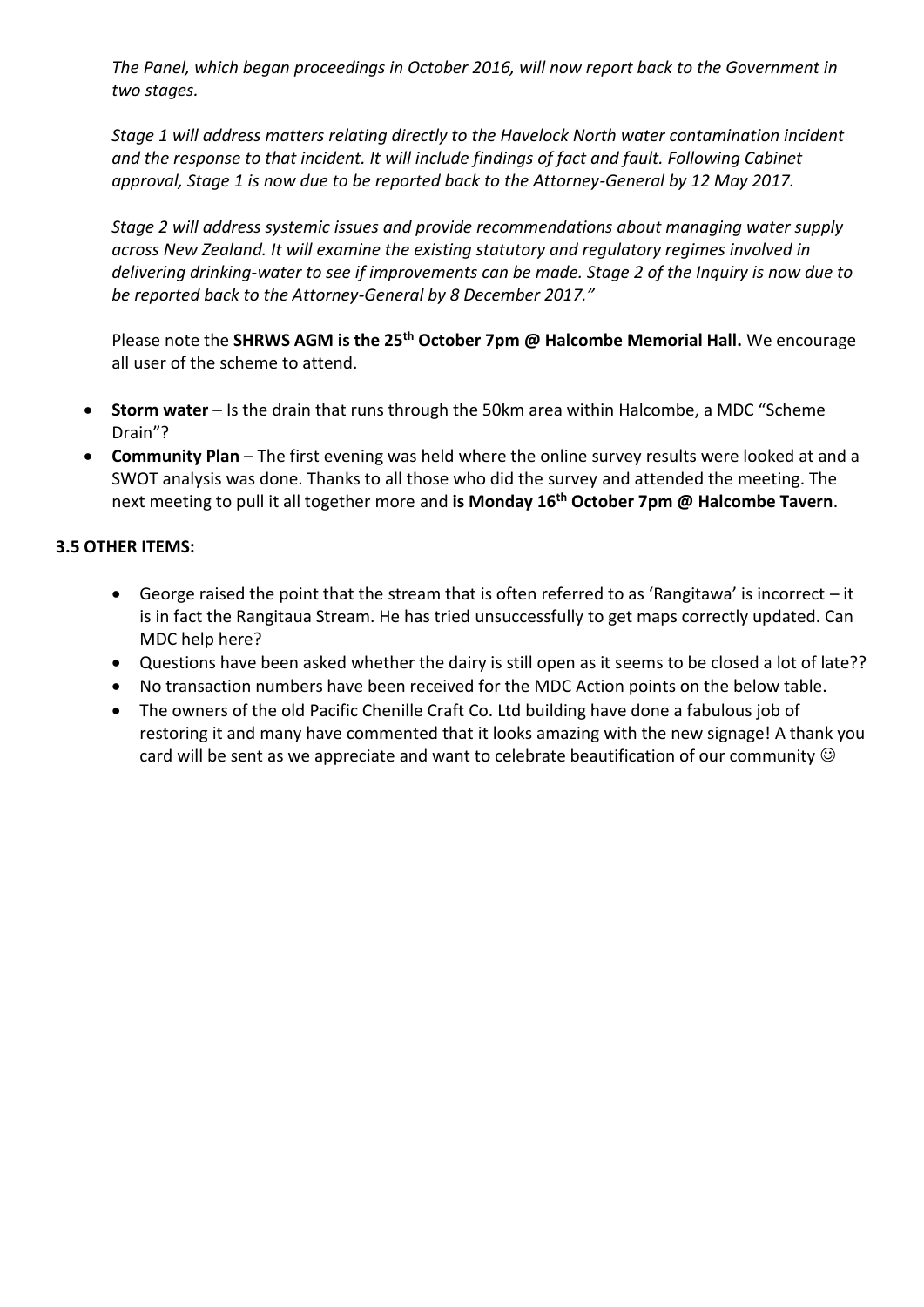| <b>MDC Action point</b>                       | <b>Transaction</b> | <b>MDC</b>       | <b>Minutes</b>   | <b>Status</b>        |
|-----------------------------------------------|--------------------|------------------|------------------|----------------------|
|                                               | #                  | department       | date             |                      |
|                                               |                    |                  |                  |                      |
| Civil Defence strategy: Waiting for some      |                    | Civil Defence    | Feb 2014         | $WIP$ – The new CD   |
| form of communication back from Civil         |                    |                  |                  | Emergency            |
| Defence re: the amended Civil Defence         |                    |                  |                  | Management           |
| community plan Halcombe submitted             |                    |                  |                  | Officer, Jeff Graham |
| over 3 years ago.                             |                    |                  |                  | has been in touch    |
|                                               |                    |                  |                  | and a strategy       |
|                                               |                    |                  |                  | templated            |
|                                               |                    |                  |                  | forwarded to HCDG.   |
| Fire Place in the Halcombe Hall:              |                    | Property / Hall  | <b>June 2016</b> | ****                 |
| Awaiting response from MDC. Is it safe /      |                    |                  | (emailed         |                      |
| can it be used?                               |                    |                  | rather           |                      |
|                                               |                    |                  | than in          |                      |
|                                               |                    |                  | minutes)         |                      |
| <b>Payment Option - Capital Connection</b>    |                    | Infrastructure / | Aug 2017         |                      |
| Fees: Awaiting response from MDC on           |                    | Planning         |                  |                      |
| whether capital connection fees for the       |                    |                  |                  |                      |
| likes of connection to Halcombe               |                    |                  |                  |                      |
| sewerage scheme could be added to             |                    |                  |                  |                      |
| rates and paid back over x number of          |                    |                  |                  |                      |
| years?                                        |                    |                  |                  |                      |
| Tarseal between the bottom of Knorp St        |                    | Roading          | Sept 2017        |                      |
| and the start of Hastings Street: Please      |                    |                  |                  |                      |
| can a job be logged for this to be redone     |                    |                  |                  |                      |
| as the surface is uneven and dangerous.       |                    |                  |                  |                      |
| Kimber and Knorp Street sealing: What         |                    | Roading          | Oct 2017         |                      |
| is the status of this as a letter received in |                    |                  |                  |                      |
| March 2017 said these 2 streets are on        |                    |                  |                  |                      |
| the list for the next 3 year programme        |                    |                  |                  |                      |
| funding block, yet the AP{ submission         |                    |                  |                  |                      |
| said they are not to be sealed?<br>Water:     |                    | Infrastructure / | Oct 2017         |                      |
| 1. Did MDC, together with other               |                    | Water            |                  |                      |
| District Councils with similar                |                    |                  |                  |                      |
|                                               |                    |                  |                  |                      |
| rural/trickle feed schemes,                   |                    |                  |                  |                      |
| ever challenge the definitions                |                    |                  |                  |                      |
| within the Act?                               |                    |                  |                  |                      |
| Why is MDC seeming to be<br>2.                |                    |                  |                  |                      |
| ignoring the "COST                            |                    |                  |                  |                      |
| EFFECTIVE" part of the Act? If                |                    |                  |                  |                      |
| a rule is in place but it doesn't             |                    |                  |                  |                      |
| give consideration the type of                |                    |                  |                  |                      |
| the scheme we have nor take                   |                    |                  |                  |                      |
| into consideration common                     |                    |                  |                  |                      |
| sense and cost effectiveness,                 |                    |                  |                  |                      |
| why can't we proactively go                   |                    |                  |                  |                      |
| to Central Government with a                  |                    |                  |                  |                      |
| "Water Safety Plan" that                      |                    |                  |                  |                      |
| works better for us?                          |                    |                  |                  |                      |
| MDC is saying some part of<br>3.              |                    |                  |                  |                      |